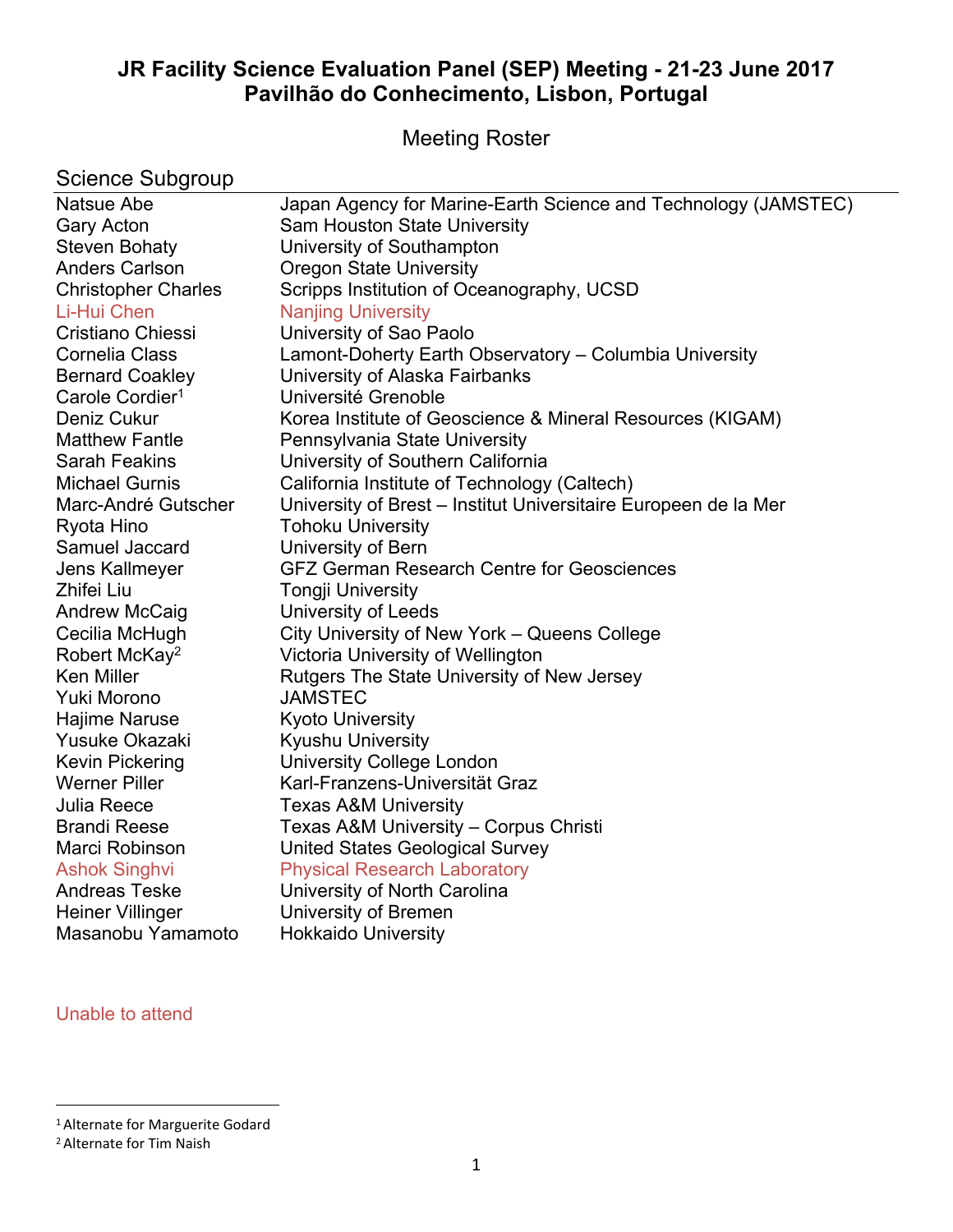## Site Subgroup

| Rebecca Bell                    | <b>Imperial College London</b>                                 |
|---------------------------------|----------------------------------------------------------------|
| Cara Burberry                   | University of Nebraska, Lincoln                                |
| <b>Calvin Campbell</b>          | Geological Survey of Canada - Atlantic                         |
| <b>Gail Christeson</b>          | University of Texas at Austin                                  |
| <b>Weiwei Ding</b>              | Second Institute of Oceanography, State Oceanic Administration |
| <b>Chris Elders</b>             | <b>Curtin University</b>                                       |
| Louis Géli                      | <b>IFREMER</b>                                                 |
| Gilles Guérin                   | Lamont-Doherty Earth Observatory of Columbia University        |
| <b>Sean Gulick</b>              | University of Texas at Austin (Co-Chair)                       |
| Christian Hübscher <sup>3</sup> | University of Hamburg                                          |
| Priyank Jaiswal                 | <b>Oklahoma State University</b>                               |
| Kiichiro Kawamura <sup>4</sup>  | Yamaguchi University                                           |
| Seung-Sep Kim                   | <b>Chungnam National University</b>                            |
| Dhananjai Pandey                | National Center for Antarctic and Ocean Research               |
| Michele Rebesco                 | Istituto Nazionale di Oceanografia e di Geofisica Sperimentale |
| <b>Helenice Vital</b>           | Universidade Federal do Rio Grande do Norte                    |
| Peter Vrolijk                   | Retired/New Mexico Tech - Adjunct                              |
| Lindsay Worthington             | University of New Mexico                                       |
| Guangfa Zhong                   | <b>Tongji University</b>                                       |
|                                 |                                                                |

# Liaisons and Observers

| Jamie Allan            | <b>National Science Foundation (NSF)</b>                                 |
|------------------------|--------------------------------------------------------------------------|
| Jamie Austin           | IODP Forum Chair - University of Texas at Austin                         |
| Rita Bauer             | IODP Science Support Office (SSO) - UCSD/SIO                             |
| Jan Behrmann           | ECORD Science Support and Advisory Committee (ESSAC) Chair               |
| Kara Bogus             | JOIDES Resolution Science Operator (JRSO) - Texas A&M Univ. (TAMU)       |
| Nobu Eguchi            | JAMSTEC Center for Deep Earth Exploration (CDEX)                         |
| Helen Feng             | IODP Science Support Office (SSO) - UCSD/SIO                             |
| Magnus Friberg         | <b>ECORD Council Vice Chair</b>                                          |
| <b>Holly Given</b>     | IODP Science Support Office (SSO) - UCSD/SIO                             |
| <b>Barry Katz</b>      | Chevron Corporation - EPSP (Chair)                                       |
| <b>Adam Klaus</b>      | <b>JRSO-TAMU</b>                                                         |
| <b>Anthony Koppers</b> | JOIDES Resolution Facility Board Chair – Oregon State University         |
| Gilles Lericolais      | European Consort. for Ocean Res. Drilling (ECORD) Facility Board (Chair) |
| Leah LeVay             | <b>JRSO-TAMU</b>                                                         |
| <b>Mitch Malone</b>    | <b>JRSO-TAMU</b>                                                         |
| Sally Morgan           | ECORD Science Office (ESO) - University of Leicester                     |
| Angela Slagle          | U.S. Science Support Program (USSSP) - LDEO                              |
| Antje Voelker          | ECORD Local Host (Instituto Português do Mar e da Atmosfera)             |
| Michiko Yamamoto       | IODP Science Support Office (SSO) - UCSD/SIO                             |
|                        |                                                                          |

## Unable to attend

<sup>3</sup>Alternate for Michael Riedel

<sup>4</sup> Alternate for Juichiro Ashi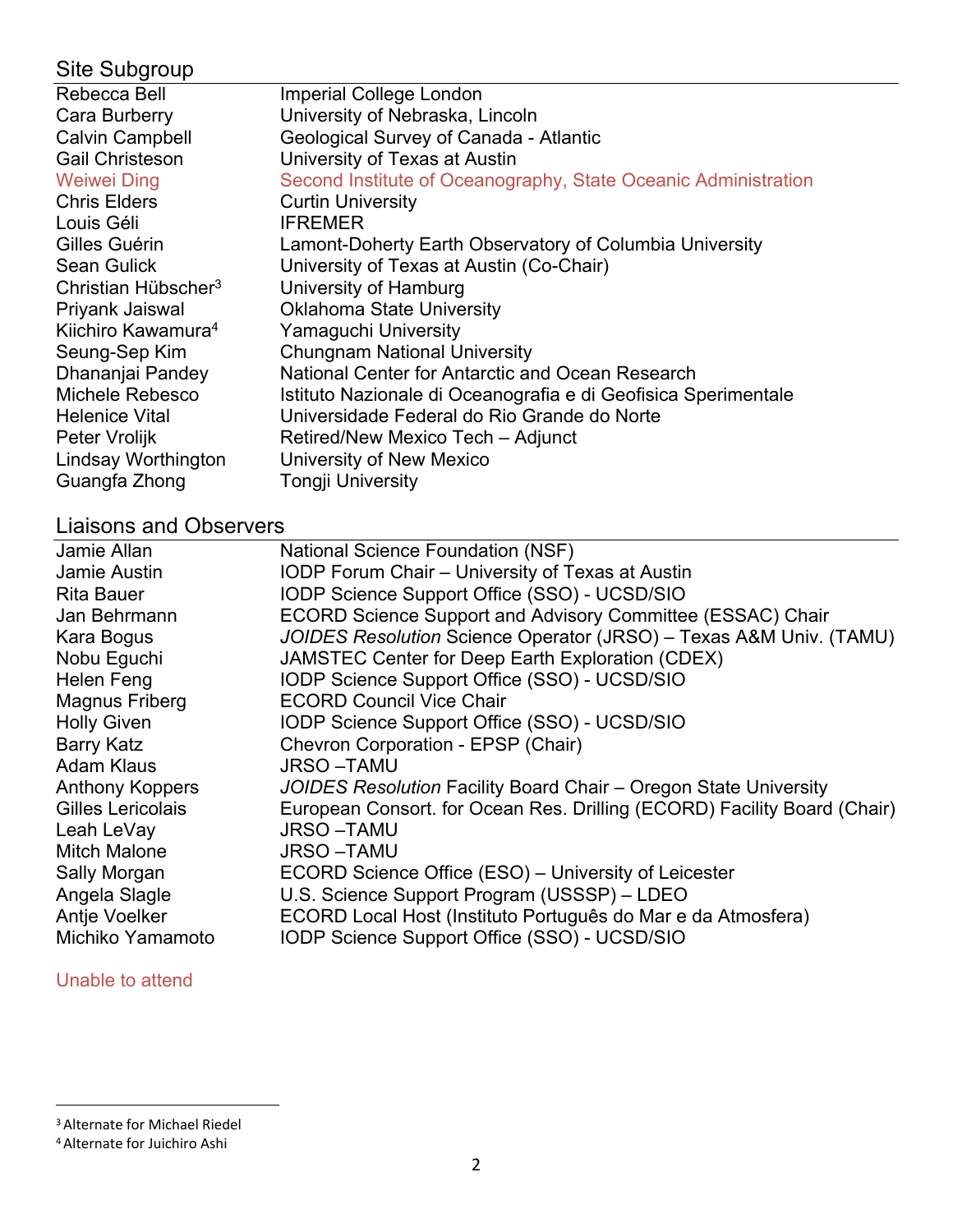# **Science Evaluation Panel Meeting - 21-23 June 2017 Pavilhão do Conhecimento, Lisbon, Portugal**

### **Wednesday June 21, 2017 09:30-17:30**

### **1. Welcome and Introductions**

Science Evaluation Panel (SEP) Co-Chair, Dr. Ken Miller, welcomed the SEP to the Pavilion of Knowledge (Pavilhão do Conhecimento) in Lisbon, Portugal.

*1.1 Call to order, panel charge, thanks to past members, and self-introductions*

Dr. Miller called the meeting to order with a welcome and provided a brief description of the panel's charge, and he asked attendees to perform self-introductions.

### *1.2 Welcome to Pavilhão do Conhecimento and Logistical Announcements*

Executive Director of Ciencia Viva, Dr. Ana Noronha, and our local host, Dr. Antje Voelker, welcomed the SEP and provided a brief background of the Pavilion and appropriate logistical information.

### *1.3 Approval of Meeting Agenda*

Dr. Miller asked the SEP members to review the agenda and provide changes or additions. No members presented additions or changes. SEP Member, Dr. Peter Vrolijk, seconded approval, and the SEP approved the agenda.

## **2. Reports from IODP Entities**

### *2.1 Perspectives from the JRFB Chair*

*JOIDES Resolution* Facility Board (JRFB) Chair, Dr. Anthony Koppers, reviewed the JRFB's mandate and role, the JRFB organization and the flow of advice / input received by the JRFB, and he presented updates from the JRFB meeting in May 2017, including:

- o New *JOIDES Resolution* (JR) Schedule for Fiscal Year (FY) 19-20
- o Hard Rock Engineering Group
- o Long-term JR Cruise Track and Update on Proposal Pressure in the Broader Atlantic Region
- $\circ$  Scheduling in the South Atlantic
- o State of IODP Review Process
- o JRSO Renewal Online Survey
- o The New JRFB Chair-Elect

The panel briefly discussed workshop participation and budget impacts (detailed in the following NSF review). For more detailed information regarding this report, please see Dr. Koppers' presentation, which is posted at [https://iodp.org/sep-presentations/sep-2017-june-presentations.](https://iodp.org/sep-presentations/sep-2017-june-presentations)

### *2.2 NSF (National Science Foundation) Report*

NSF Program Manager, Dr. Jamie Allan, reviewed the key points of progress and/or change within the IODP. These included:

- NSF Budget: JR financial situation is stable
- JR Facility Review March 2017
- JR Facility Review Panel
- Panel Report and NSF Response
- JR Staffing
- Schedule of planning for renewal, decisions, and JR Facility Review Activities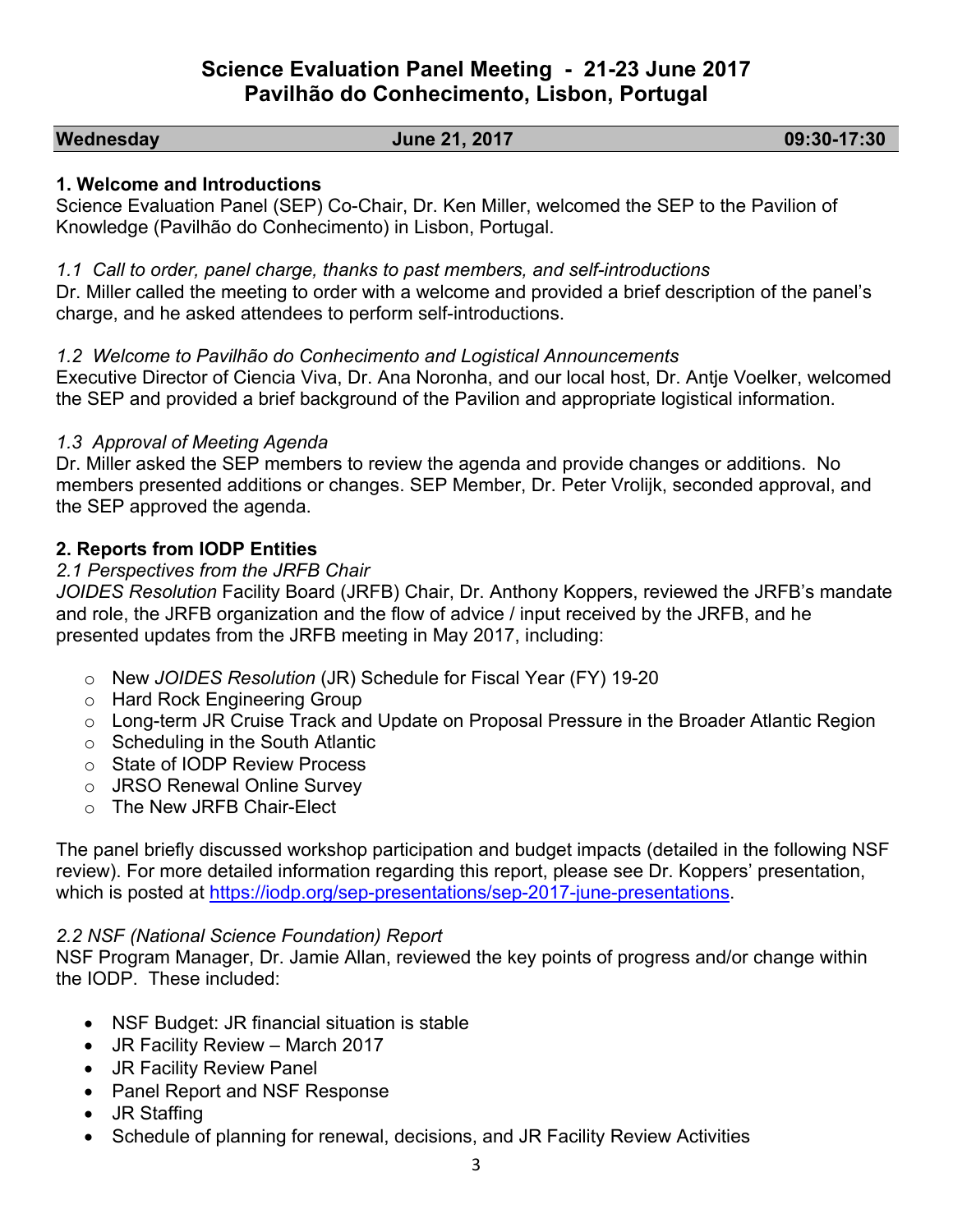- MGG (Marine Geology and Geophysics) IODP Spring Panel Proposal Statistics
- NSF Seismic Solicitation

Dr. Allan highlighted the Executive Summary of the Panel Report, which stated:

The *JOIDES Resolution* is a unique and outstanding scientific deep-sea drilling vessel capable of exploring on a global scale. No other platform offers its range of capabilities. JRSO is performing the required tasks of technical and scientific support to the worldwide community of research in outstanding ways. The JR is a superb mentoring platform that brings together young and experienced researchers for periods of months at a time. The *JOIDES Resolution* (JR) Science Operator Site Visit Panel concludes that the facility is being managed exceptionally well by the JRSO, and also overseen effectively by the JRFB and NSF to meet the Science Plan.

In other NSF News, Dr. Allan noted (not included in his presentation) that Dr. William Easterling of The Pennsylvania State University has joined NSF as the new Assistant Director for Geosciences. Dr. Easterling is an expert on the effects of climate on the global food supply.

For more detailed information regarding this report, please see Dr. Allan's presentation, which is posted at [https://iodp.org/sep-presentations/sep-2017-june-presentations.](https://iodp.org/sep-presentations/sep-2017-june-presentations)

### *2.3 JR / IO Report*

Dr. Mitch Malone, Assistant Director of Science Services and Manager of Science Operations for the JOIDES Resolution Science Operator, summarized Expeditions 366 (Mariana Convergent Margin), 367, and 368 (both South China Sea Rifted Margin), which were completed since the January 2017 SEP Meeting. Dr. Malone presented a brief tribute to Mr. Mike Storms, a long time JR Operations Superintendent, who passed away unexpectedly earlier this year, and he provided a JRSO staff update, including the retirement of Mr. Jay Miller, JRSO Manager of Technical & Analytical Services. Dr. Malone concluded his presentation with a map of upcoming expeditions and a summary of recent JR mechanical issues, associated solutions, and the scheduled repair / maintenance / upgrade dry dock.

Environmental Protection and Safety Panel (EPSP) Chair, Dr. Barry Katz reminded the SEP that proponents must submit sufficient alternate sites, and he asked that reviewers challenge all proposals with insufficient alternate sites. The SEP must assure that alternate sites support the science proposed, as site relocation could also be caused by operational issues, and Dr. Malone noted that alternate sites in exclusive economic zones (EEZs) are particularly necessary, as it can take 6 months to get clearance for sites in an EEZ.

Dr. Jamie Austin added that, in addition to the loss of Mr. Mike Storm, the IODP community suffered the loss of Dr. Kirk Macintosh, Senior Research Scientist at the University of Texas Institute for Geophysics, who was a regular contributor to IODP throughout his career and had been instrumental in the South China Sea proposal that lead to Expeditions 367/368.

For more detailed information regarding this report, please see Dr. Malone's presentation, which is posted at [https://iodp.org/sep-presentations/sep-2017-june-presentations.](https://iodp.org/sep-presentations/sep-2017-june-presentations)

## *2.4 MSP / EFB, IO Report*

Dr. Gilles Lericolais, ECORD Facility Board Chair, began by reminding the group that Portugal was observing three days of mourning for the lives lost in the wildfires north-northeast of Lisbon. He then summarized: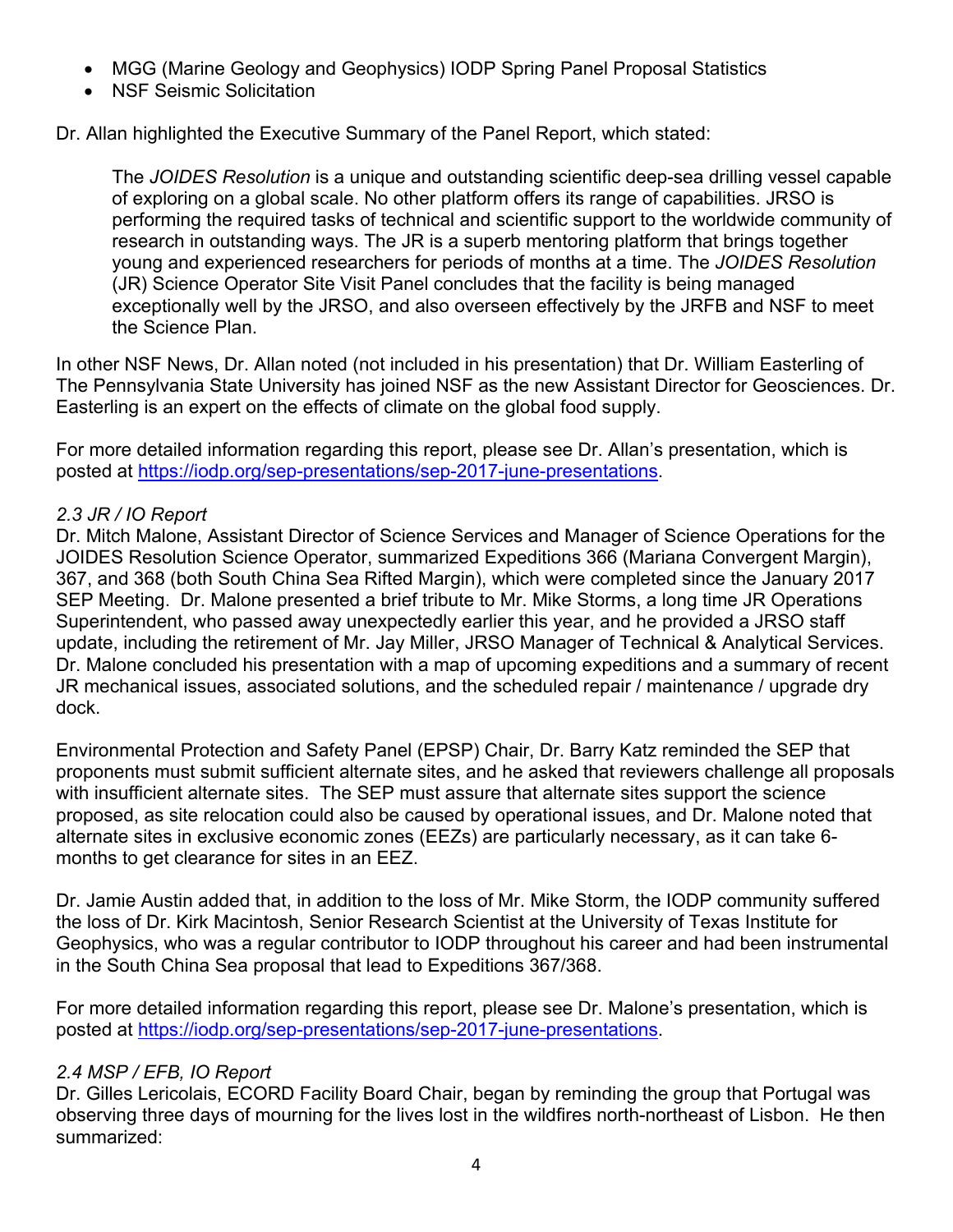The ECORD-Facility Board (EFB): Its function and purpose The EFB's Membership and the structure / workflow of ECORD's boards, committees, etc.

Dr. Lericolais displayed a map showing the global distribution of proposals under consideration, proposals implemented, and those scheduled by the EFB. He followed-up with the mission-specific platform (MSP) operational plan through 2023, and he summarized the accomplishments of 2016's Expedition 364: Chicxulub Crater (Morgan et al.). Dr. Lericolais explained the EFB decision to postpone Expedition 373: Antarctic Cenozoic Paleoclimate until 2020, while implementing Expedition 381: Corinth Active Rift Development this fall, and Expedition 377: Arctic Ocean Paleoceanogaphy in the Arctic summer of 2018.

Dr. Lericolais reviewed the list of proposals with EFB, and MSP proposals with SEP, and prior to turning the talk over to Dr. Sally Morgan, ECORD Science Operator (ESO) Staff Scientist, he asked that the European members of SEP spread the word that there is capacity for MSP proposals at the SEP.

Dr. Morgan reviewed the structure of the ESO and detailed the status of the scheduled MSP expeditions. She provided a brief summary of ESO scoping activities, as well as other completed and planned activities, and she concluded her presentation with a map showing the global distribution of past, present, and future MSP expeditions.

For more detailed information, please see Dr. Lericolais' and Dr. Morgan's presentations, which are posted at [https://iodp.org/sep-presentations/sep-2017-june-presentations.](https://iodp.org/sep-presentations/sep-2017-june-presentations)

## *2.5 Chikyu / CIB, IO Report*

Center for Deep Earth Exploration (CDEX) liaison, Dr. Nobu Eguchi provided the *Chikyu* IODP Board and CDEX Report, which included summaries of:

- o Expedition 365 NanTroSEIZE Shallow Megasplay LTBMS
- $\circ$  Expedition 370 T-Limit of the Deep Biosphere off Muroto (T-Limit)
- $\circ$  CIB (#5) Consensus Items
- o Lord Howe Rise (LHR) Project Coordination Team (PCT) Membership
- o LHR Project Management Progress
- o LHR PCT Meeting Objectives and Actions
- o NanTroSEIZE PCT Meeting Discussions and Recommendations
- o NanTroSEIZE Operations Options based on PCT Recommendations
- o *Chikyu* Mid-Term Plan 2016-2020

For more detailed information, please see Dr. Eguchi's presentation, which is posted at <https://iodp.org/sep-presentations/sep-2017-june-presentations>.

## *3. Science Support Office Report*

To bring new attendees up to date, Dr. Holly Given, IODP Science Support Office (SSO) Executive Director introduced the staff and summarized the:

- Science Support Office Services
- Panel member confidentiality sign-in requirement and prohibition of cell phone use to transmit images or messages regarding SEP discussions or results
- Background (documents) for Proposal Review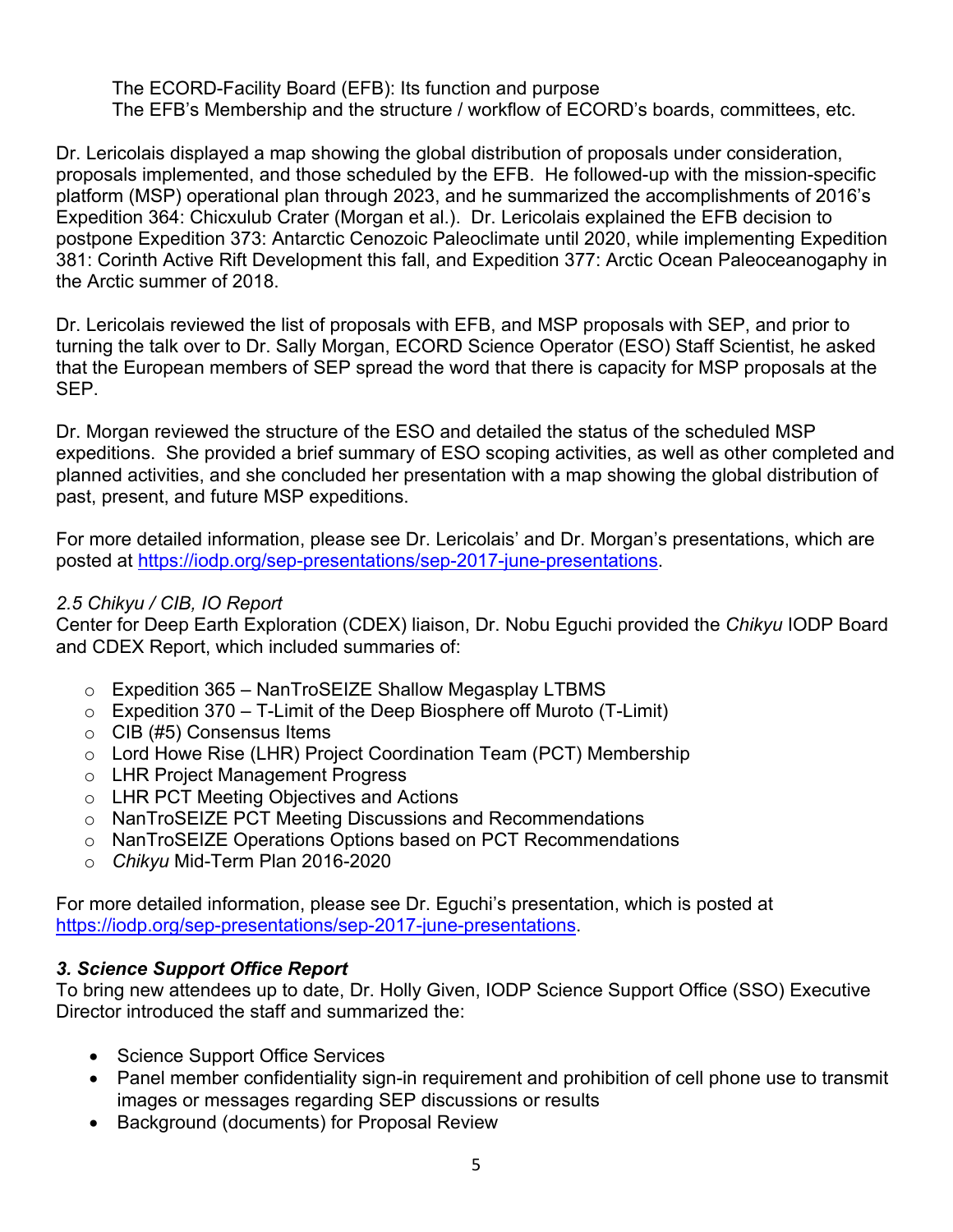Current Non-Disclosure Agreements (P882 and P914) and the resulting expectations for Watchdogs and Panel Members

Dr. Given noted that, while it was implemented for four proposals from the January 2017 SEP meeting, the Fast Tracked review is, and should remain, an extraordinary process. While fast-tracking is an important mechanism, Dr. Given expressed concern that the compressed timeline is very challenging for all parties, and may not result in a thorough review. She emphasized that the Watchdogs should not set a specific schedule for Fast Tracked actions as part of their review report; these schedules are so complex that the SSO must coordinate them with the panel chairs.

Dr. Given provided an overview of proposal statistics from the beginning of the International Ocean Discovery Program (2013), which included:

- o 88 new proposals submitted
- o 44% deactivated
- o 28% still under SEP review
- $\circ$  28% forwarded to FBs (of these 24: 4 drilled, 8 scheduled, 4 waiting)

Dr. Given concluded her report with a review of proposal submission rates, data file statistics, and proposal distribution charts, which will be available on iodp.org shortly after this meeting. She also noted that the SSO would soon introduce:

- o A use survey, the data package concept, and non-disclosure agreement (NDA) file flags in the SSDB (Site Survey Data Bank)
- o Revised policy and procedure documents on iodp.org

For more detailed information, please see Dr. Given's presentation, which is posted at https://iodp.org/sep-presentations/sep-2017-june-presentations.

Dr. Jamie Austin, IODP Forum Chair noted that the Forum was asked to provide information regarding how IODP expeditions are doing with regard to the science charges in their proposals. He asks the SEP to take on this task, and SEP Co-chairs Dr. Ken Miller and Dr. Sean Gulick agreed to discuss how this might be implemented.

### **4. Proposal Review and Advisory Process**

Drs. Miller and Gulick (SEP Co-Chairs) provided a detailed review of panel procedures.

### *4.1 Review Procedures*

Dr. Miller reminded those in attendance of their requirement to keep proposal content, discussion of all proposals, and review outcomes confidential. He provided a brief summary regarding the SEP status, responsibilities, and function, and he reviewed the results, via a table and a map of global distribution, for the previous two SEP meetings. Dr. Miller also reminded the panel of the actions necessary for those with conflicts of interest (COI).

Dr. Miller then summarized proposal review procedures through:

- Highlights from the SEP Terms of Reference
- General evaluation criteria for IODP proposals and response letters
- Rating of the proposal (after external review)
- Critical drilling plan review including a sufficient number of alternate sites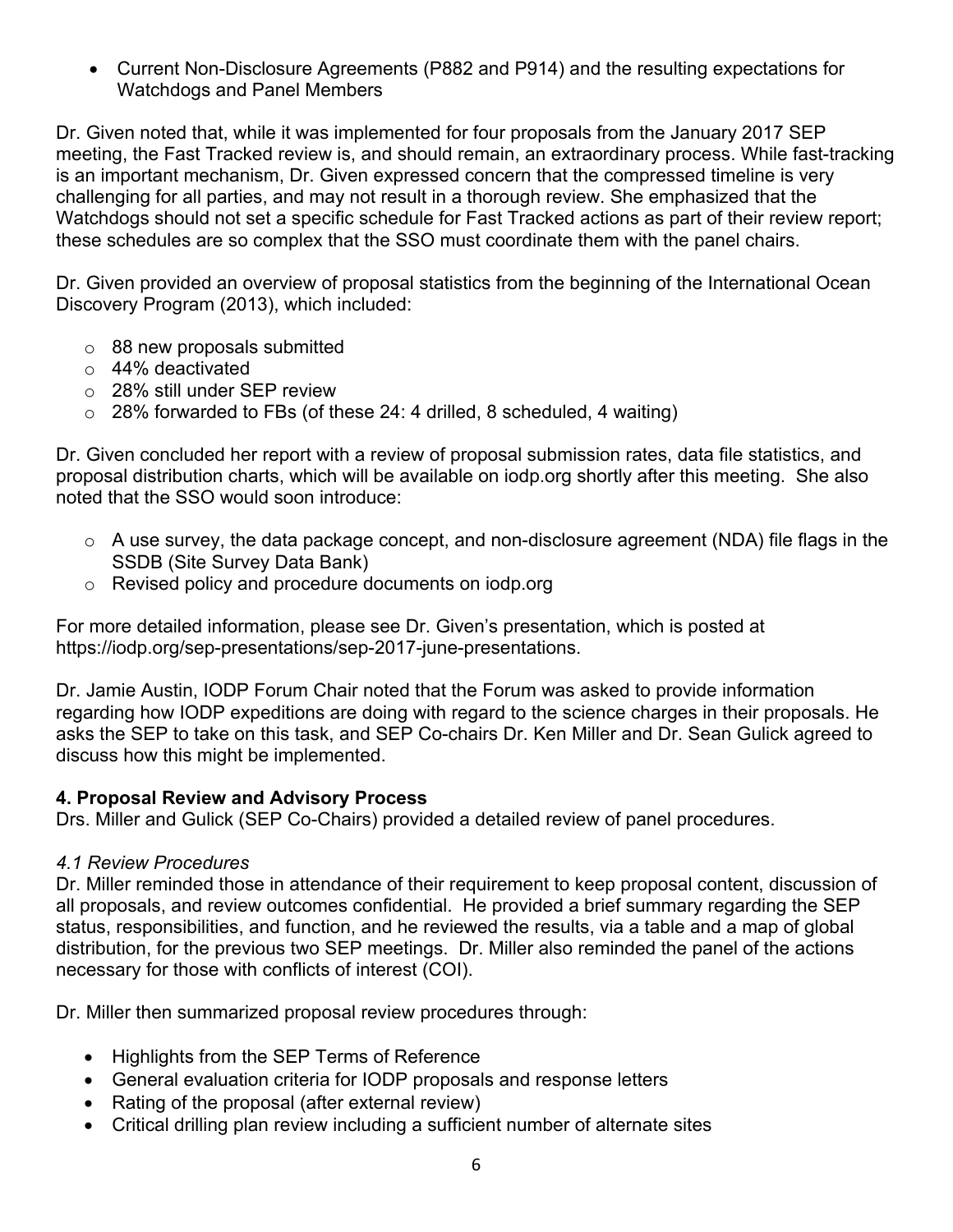Dr. Gulick continued the overview by providing details of Site Survey Data review procedures, including:

- Characterizing Site Survey Data
- General data requirements and accepted formats (from the Guidelines)
- Classification System
- Acceptable Data Formats
- The Proposal Evaluation Form

Dr. Miller then presented a summary of the proposals submitted for the April 1 deadline, the Watchdogs responsible for each proposal, the possible destination for each proposal, and he reminded the panelists to submit their written reports to Dr. Michiko Yamamoto, SSO Proposal Manager.

For more detailed information, please see Dr. Miller and Dr. Gulick's Review Procedure presentation, which is posted at [https://iodp.org/sep-presentations/sep-2017-june-presentations.](https://iodp.org/sep-presentations/sep-2017-june-presentations)

## **5. Review of Proposals**

### *5.1 Revised Full Proposals*

The SEP began their reviews of revised Full proposals.

## **18:00 Meeting Adjourned for the Day**

**Thursday June 22, 2017 09:30-17:30** 

### *5.1 Revised Full Proposals (continued)*

The SEP completed their reviews of revised Full proposals.

Following the review of revised proposals, Dr. Christopher Charles gave a short science talk, in which he presented the results of Expedition 361: Southern African Climates and Agulhas Current Density Profile (SAFARI).

*5.2 Externally Reviewed Proposals*

The SEP reviewed one externally reviewed proposal.

### *5.3 New Proposals*

The SEP began their reviews of new (Full and APL) proposals.

## **17:30 Meeting Adjourned for the Day**

**Friday June 23, 2017 09:30-17:30** 

## *5.3 New Proposals*

The SEP completed their review of new (Pre) proposals.

*5.4 JRFB proposals*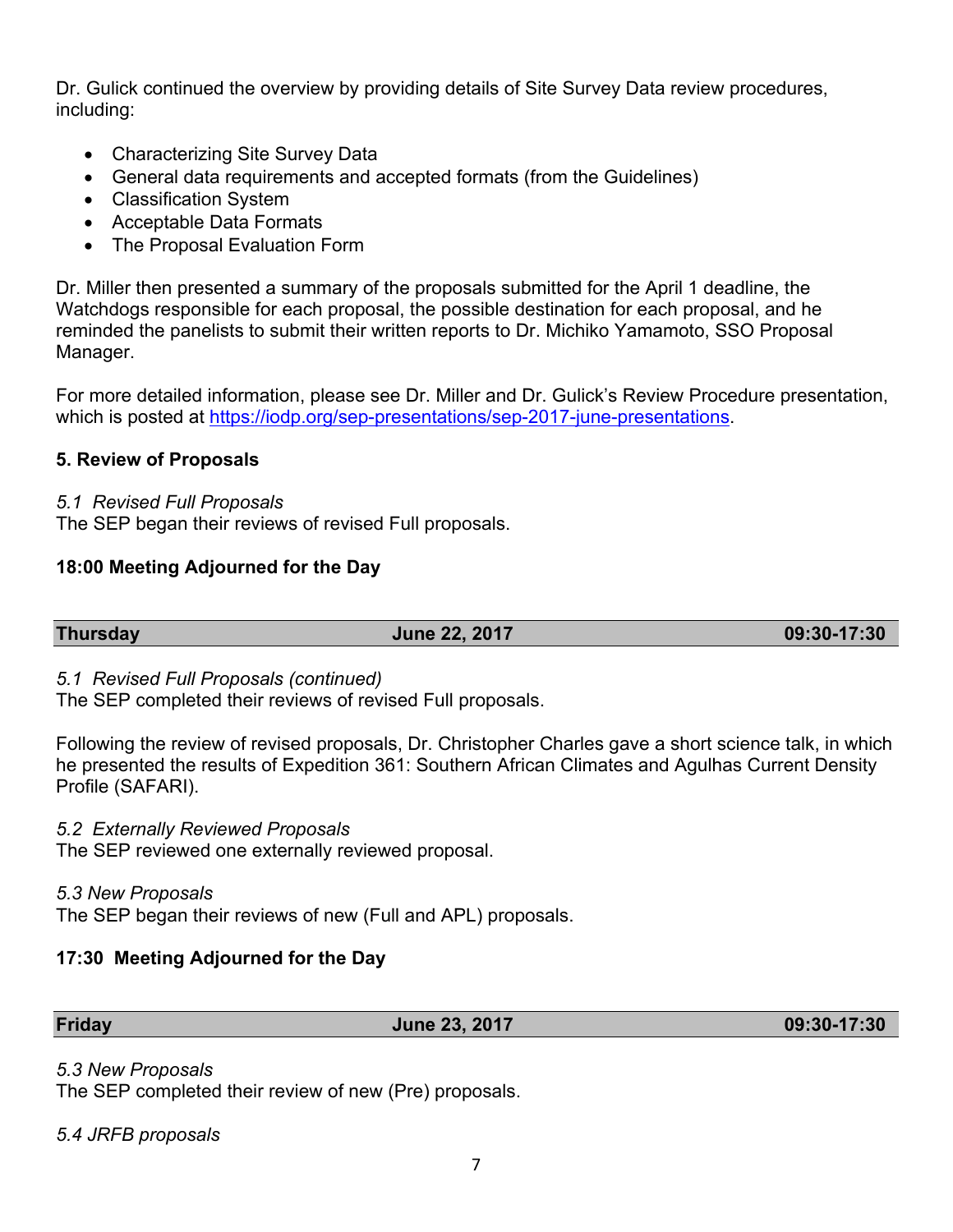The SEP completed their review of the new sites proposed for Expedition 374, via the Addendum to proposal 751.

Following proposal review, Drs. Peter Vrolijk and Kevin Pickering gave a short science talk, in which they presented the results of Expedition 362: Sumatra Seismogenic Zone.

### **6. Dormant proposals**

Drs. Miller and Gulick requested consensus from the SEP regarding the following statement:

*The SEP recommends deactivation of the following dormant proposals (i.e., no proposal activity within the previous five years), with the statement that proponents are encouraged to resubmit:* 

| 747 11/2011 Full |                      | North Atlantic Paleogene Climate     | Coxall | SFP JR |            |
|------------------|----------------------|--------------------------------------|--------|--------|------------|
|                  | 797 3/2012 Pre (ADP) | Alaska Beaufort Margin               | Ruppel |        | SEP JR+MSP |
| 801 3/2012       | <b>Pre</b>           | Brazil Argentina Margin Microbiology | Junium | SEP JR |            |
| 805 3/2012       | <b>MDP</b>           | <b>MoHole to Mantle</b>              | Umino  |        | SEP Chikyu |
|                  | 806 3/2012 Pre (ADP) | Beaufort Gas Hydate                  | Paull  |        | SEP MSP    |

*Deactivation is recommended so the proponents can update the science, objectives, and hypotheses, allowing resubmissions to remain competitive.*

The SEP approved the statement and the Co-chairs will send it on to the JRFB Chair, Dr. Anthony Koppers.

### **7. Improvement of SSDB**

Dr. Helen Feng, SSO Data Manager, provided the SEP with a comparison of the previous vs. the new and improved workflows associated with the SSDB "Data Package" feature and the SSDBreviewer tool, which are scheduled for release prior to the November 1, 2017 data deadline. Dr. Feng also summarized other SSDB improvements, including:

- o A planned major revision to bring SSDB into a more modern framework (back-end development) in the anticipated next SSO Cooperative Agreement
- $\circ$  The addition of a new "restricted" category for data files under an NDA
- $\circ$  The planned evaluation of other desired features / improvements
- o The consolidation of available Data Types to those most frequently used
- $\circ$  The consolidation of formats available for Seismic Multi Channel files

Dr. Feng requested the SEP Members respond to a brief survey, which will be included in the SEP Satisfaction Survey made available after the meeting. SEP Member, Dr. Gail Christeson suggested that the SSO send this survey to recent SSDB users, and Dr. Rebecca Bell suggested that the SSO create a category of "interpretation" for seismic data, so the data lead can show the necessary information used in creating their seismic interpretation file.

## **8. Workshop reports**

*8.1Assessment of the* JOIDES Resolution *in Meeting the Challenges of the IODP Science Plan* U.S. Science Support Program (USSSP) - Science Program Officer, Dr. Angela Slagle, began her discussion of the *JOIDES Resolution* Assessment Workshop with a summary of U.S. supported, IODP-related workshops; both completed and pending. She then presented the community survey results – specifically response statistics and demographics of responders, and she highlighted the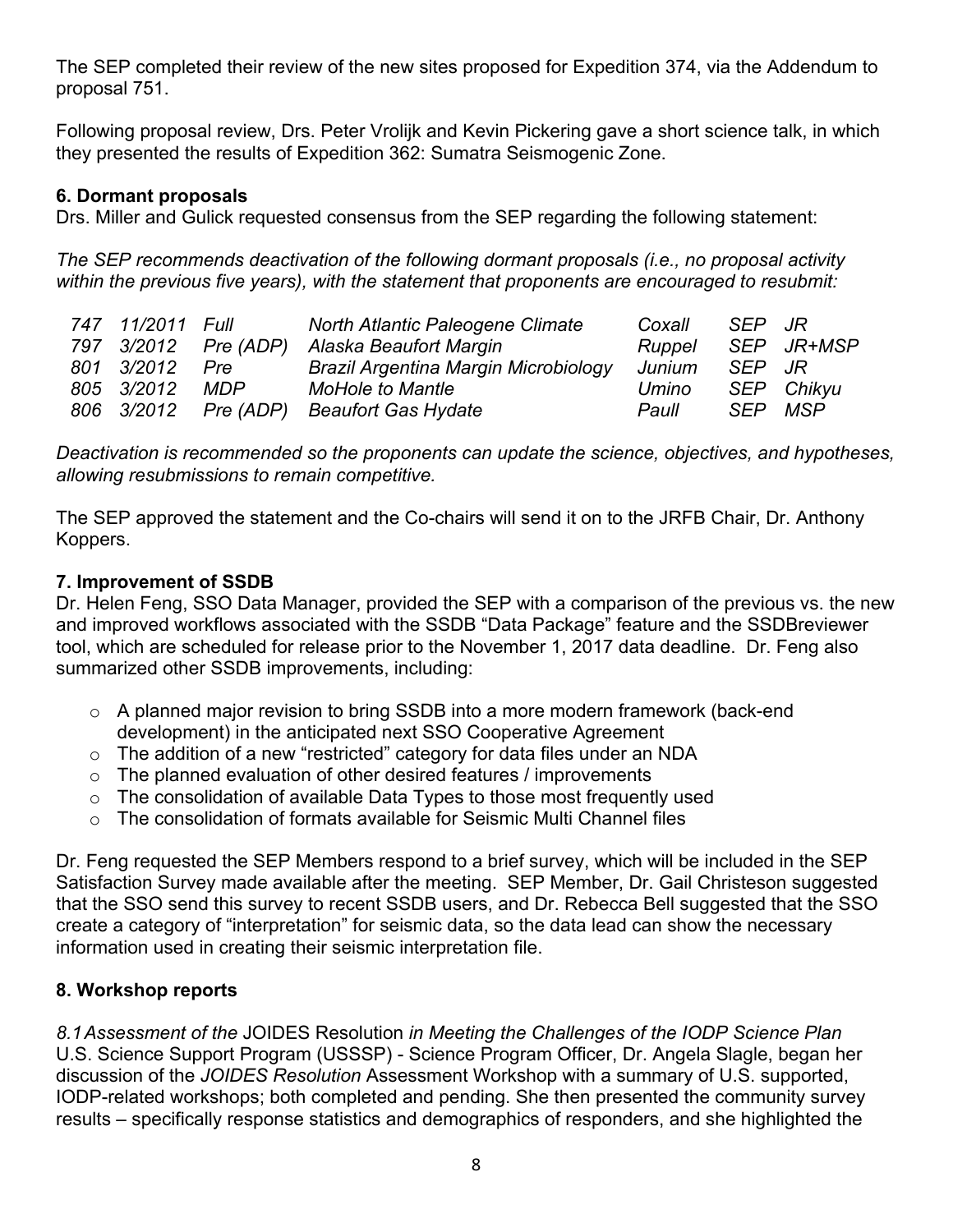community's overwhelming indication (> 91%) that the JOIDES Resolution's capabilities (drilling systems, analytical systems, and downhole logging systems) are suitable.

Moving on to the Assessment Workshop, Dr. Slagle summarized the:

- o Facility Renewal Timeline
- o JR Assessment Workshop Dates and Goals
- o JR Assessment Workshop Timeline
- $\circ$  Workshop Approach Structure and Survey Strategy
- o Steering Committee Structure and Membership
- $\circ$  Workshop Participants Application Focus and Theme Groups
- o Workshop Agenda and Products

Dr. Slagle noted that 81 participants have applied to attend this workshop, and other attendees will include the Workshop Steering Committee Members, the U.S. Advisory Committee for Scientific Ocean Drilling (USAC) Members, and a limited group of facilitators. Dr. Slagle also noted that the USSSP would fund a separate workshop to discuss the future of scientific ocean drilling beyond 2024.

## *8.2Australasian IODP Regional Planning Workshop*

SEP Member, and Workshop Convener, Dr. Rob McKay presented the aim, goal, objective, and outcomes of the Australasian IODP Regional Planning Workshop. He provided the statistics and demographics for the workshop attendees, as well as the international institutions represented. The workshop context was to plan for the possible return of the *JOIDES Resolution* to this area in 2023, as reflected in the most recent ship track map. Ideally this workshop will generate enough proposals to demonstrate that there is regional support and interest for the program through and beyond 2023.

Dr. McKay presented an illustration of the active geological and ocean circulation forces in the South Indian and Pacific Region. He then reviewed the workshop agenda, the resulting areas of focus, and the proposal ideas with associated lead proponents. He noted that the workshop attendees agreed to include a consensus statement in the workshop report stressing that the lack of quality seismic data is limiting the ability to do research in this area.

Dr. McKay gave a special "thank you" to Dr. Neville Exon, who as the Program Scientist for the Australian IODP Office at the Australian National University, will retire in a few weeks, and who provided a consistently high level of enthusiasm and energy to the Australia – New Zealand IODP Consortium (ANZIC).

### *8.3Drilling Strategies for Assessing Links between Quaternary Gulf Stream Dynamics, Pore Pressure Evolution, and Slope Stability on the Western North Atlantic Margin (WNAM): An IODP Proposal Development Workshop*

SEP Member and Workshop Participant, Dr. Lindsay Worthington, began her report by reviewing the workshop organizers, agenda, and the demographics of the attendees. She detailed the scientific motivation, goals, and results of the WNAM workshop, and concluded that the workshop should produce two pre-proposals:

- $\circ$  Gas hydrates / pore pressure on shelf / shallow slope
- $\circ$  Pore pressure, porosity / permeability, chronologies of past mass wasting events on mid / deep slope

She also noted that there could be one or two APLs.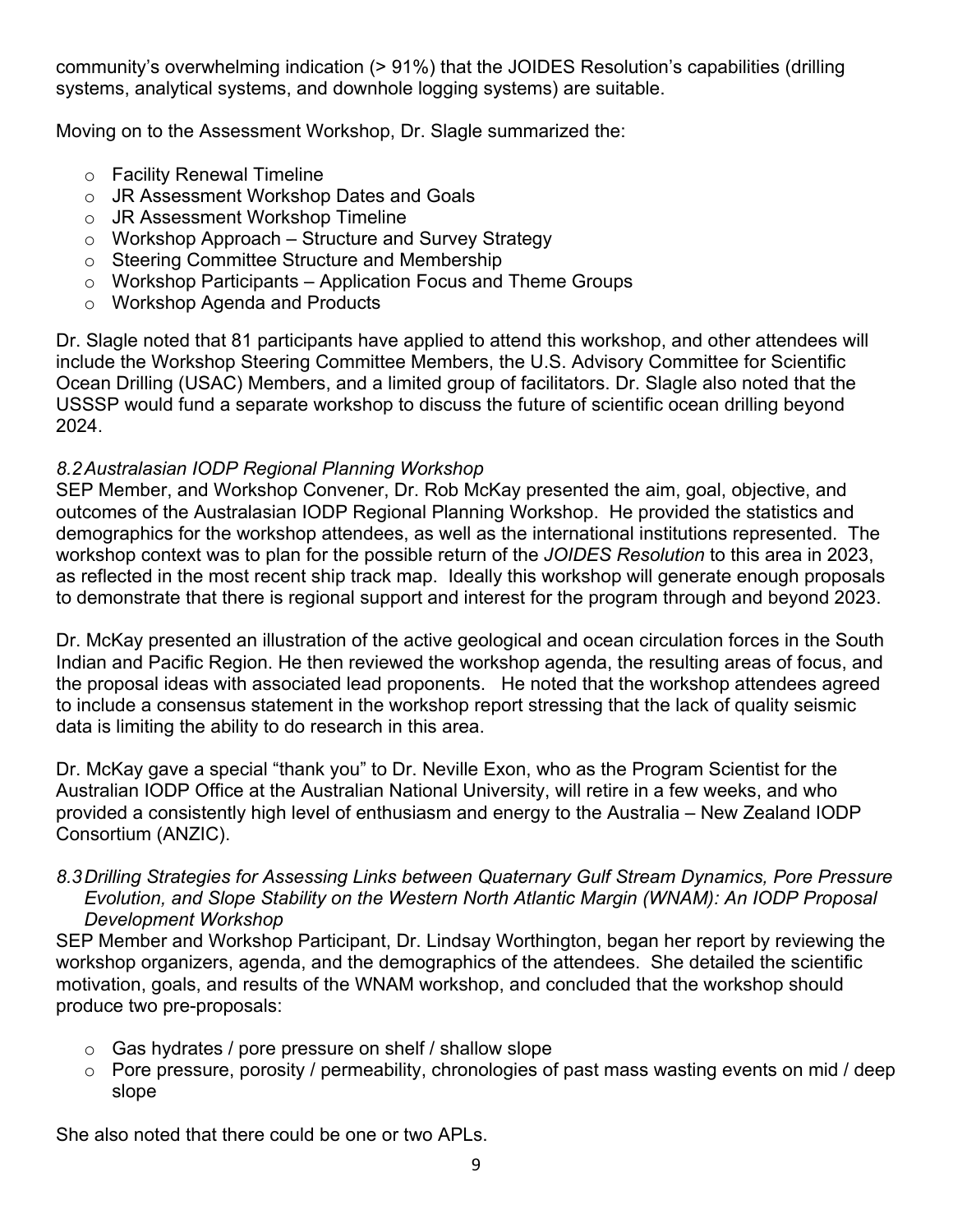SEP Member, Dr. Julia Reece informed the SEP that she and others submitted an AGU session for underwater hazards, and asks those who are interested to please contribute. Additional discussion topics included glacial time models, salt models, and the presence of similar features in Sicily on the Malta Escarpments.

### *8.4Onshore-Offshore Drilling and Sampling to Understand Freshwater Resources along the New England Continental Shelf: An IODP-ICDP Workshop*

Dr. Miller began his presentation by explaining that the topic of this International Continental Drilling Program (ICDP) and USSSP funded workshop was proposal 637-Full2/Add5, which is with EFB. He summarized the science behind the proposal, which examines the reason local residents are interested in this research (saltwater intrusion). Dr. Miller reviewed:

- o The Presence of Offshore Freshwater
- o The Origin of Offshore Freshwater
- o The Objective of the Research: Evaluate the Freshwater-Marine Transition
- $\circ$  The Available Seismic Lines and the Interpretation of this Data
- o Other Supporting Data

He noted that the prospects for the proposal are excellent with the workshop producing good ideas for de-scoping. This makes ECORD and ESO optimistic regarding the funding of the offshore drilling, and ICDP anticipates submitting a proposal (January 15, 2018) to obtain outside support (perhaps from local water companies) for the onshore drilling on Martha's Vineyard and/or Nantucket.

The presentation was followed by a brief discussion of the regional geology and the models used in preparing the science background presented by Dr. Miller.

## *8.5Demystifying the IODP Proposal Process for Early Career Scientists: Northern Atlantic and Gulf of Mexico*

Dr. Slagle presented:

- $\circ$  The workshop committee, mentors, and the participants / panelists
- o The workshop purpose and objectives
- o Attendee demographics
- $\circ$  The history of the organizers and their motivation for holding this workshop

She presented a graphic of the proposal process (start to expedition) that was used by the workshop participants as they worked to generate proposal concepts, and eventually proto-proposals. In the end, the participants developed 5 IODP proposals and one APL for drilling in the Atlantic Ocean, which SEP may see in the near future.

## *8.6Announcements of Upcoming Workshops*

Dr. Slagle provided a brief summary of the upcoming USSSP sponsored workshops:

- Indian Ocean Regional Synthesis Workshop
- Drilling at Axial Seamount Workshop
- *JOIDES Resolution* Assessment Workshop (See Section 8.1 above for details)

She reviewed the workshop organizers, the schedule, and the workshop goals for each workshop and opened the floor to questions or comments.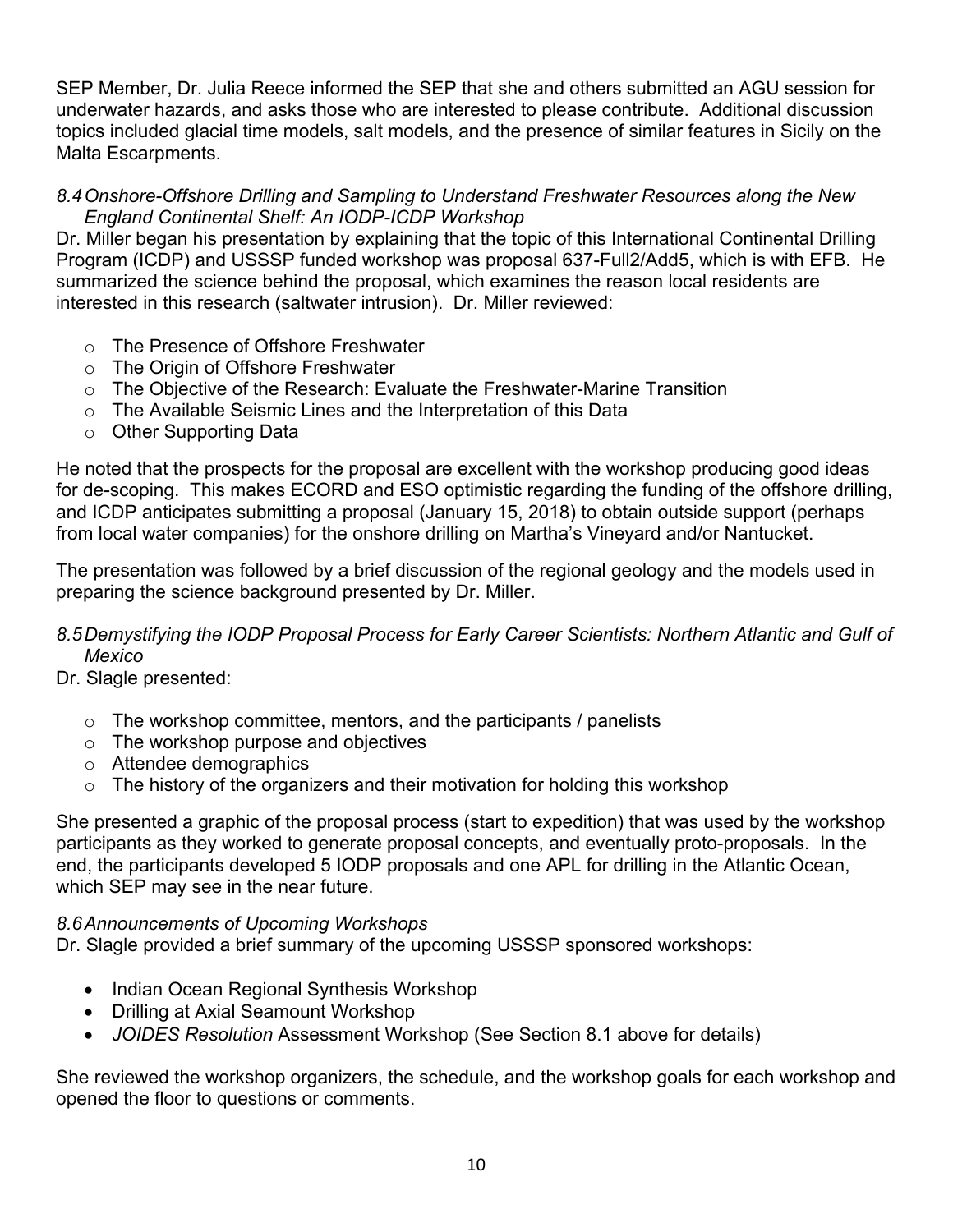Dr. Austin reiterated that the IODP Forum was asked to provide post expedition information. SEP Member Dr. Dhananjai Pandey reminded the SEP Meeting attendees of the IODP-PAGES (Past Global Changes) Workshop on Global Monsoon in Long-term Records, 7-9 September 2017 at Tongji University in Shanghai. He stated that there is a strong interest by the organizers of this workshop to get this community organized and active.

### **9. Summary of SEP reviews**

As summarized below, Dr. Miller and Dr. Gulick reviewed the results for each of the proposals discussed at this meeting.

| Proposal# Type   |                   | <b>Title</b>                                 | PI                         | Platform   Result |                        |
|------------------|-------------------|----------------------------------------------|----------------------------|-------------------|------------------------|
| 853              | Full <sub>2</sub> | <b>South Atlantic Transect</b>               | <b>Rosalind Coggon</b>     | JR                | HB                     |
| 864              | Full <sub>2</sub> | <b>Equatorial Atlantic Gateway</b>           | <b>Tom Dunkley Jones</b>   | <b>JR</b>         | <b>External Review</b> |
| 866              | Full              | Japan Trench Paleoseismology                 | <b>Michael Strasser</b>    | <b>MSP</b>        | Full <sub>2</sub>      |
| 882              | Full <sub>2</sub> | Brazilian Equatorial Margin Tectonics        | Paola Vannuchi             | <b>JR</b>         | <b>Deactivate</b>      |
| 890              | Full <sub>2</sub> | <b>Walvis Ridge Hotspot</b>                  | <b>William Sager</b>       | JR.               | <b>External Review</b> |
| 892              | Full <sub>2</sub> | <b>Reykjanes Mantle Convection</b>           | <b>Ross Parnell-Turner</b> | <b>JR</b>         | <b>External Review</b> |
| 913              | l Pre             | East China Sea Rifting                       | Deniz Cukur                | <b>JR</b>         | Deactivate             |
| 914              | Full              | Brazilian Equatorial Margin Paleoceanography | Luigi Jovane               | <b>JR</b>         | Full <sub>2</sub>      |
| $\overline{915}$ | l Pre             | North Atlantic Fjord Sediment Archives       | Jacques Giraudeau          | <b>MSP</b>        | Full                   |
| 916              | <b>APL</b>        | Gulf of California Environmental Change      | Ivano Aiello               | JR                | Deactivate             |
| $\overline{917}$ | l Pre             | Florida Straits Gateway Record               | Christopher Lowery         | IJR.              | Full                   |
| 918              | l Pre             | Southern Ocean Climate Evolution             | Minoru Ikehara             | IJR.              | Full                   |



Came back from External Review

Revised

New

Dr. Miller also reminded SEP members that their review reports were due to Dr. Yamamoto no later than Tuesday 27 January 2017.

## **10. Schedule of next SEP meeting**

Dr. Gulick reviewed the next two SEP Meeting dates and locations.

- 9-11 January 2018 in La Jolla CA at Scripps Institution of Oceanography
- 26-28 June 2018 in Potsdam, Germany

He requests volunteers for June 2019 and noted that Edinburgh has volunteered, but if there are others, please notify Drs. Miller and/or Gulick. He thanked our local host, Dr. Antje Voelker and presented the SEP Members with draft text of a letter of thanks to be sent to Dr. Voelker's supporting agency.

## **11. Thanks to members rotating off**

Dr. Gulick thanked the SEP Members (listed below) who are rotating off the panel at the end of September 2017.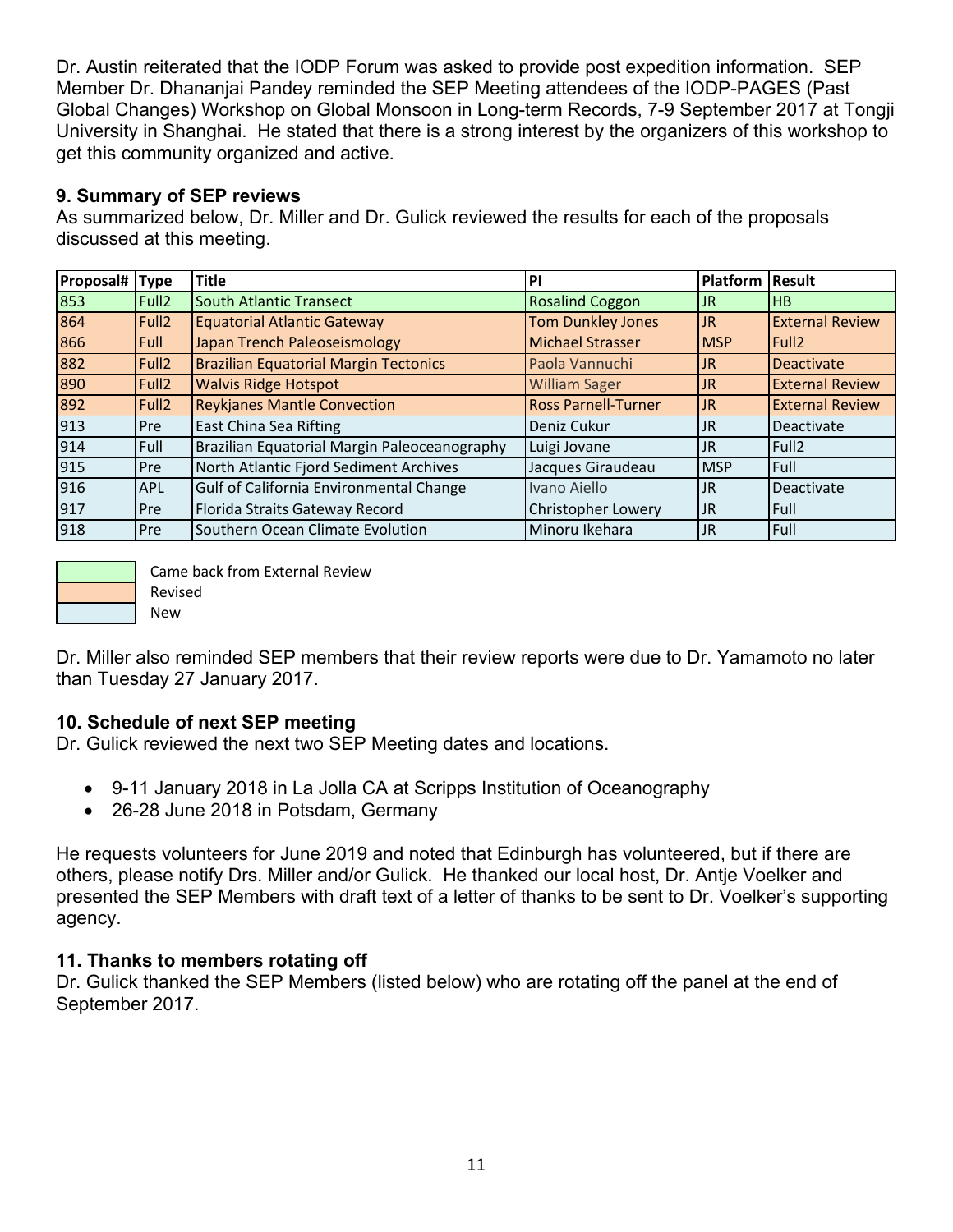**SCIENCE** Anders Carlson (US) Cornelia Class (US) Cecilia McHugh (US) Yuki Morono (JP) Tim Naish (ANZIC) Julia Reece (US) Ashok Singhvi (India) Andreas Teske (US) Masanobu Yamamoto (JP)

**SITE** Juichiro Ashi (JP) Seung-Sep Kim (Korea) Dhananjai Pandey (India) Peter Vrolijk (US)

## **12. AOB**

1) Dr. Miller asked SEP members to recommend external reviewers for proposals 864-Full2 (Equatorial Atlantic Gateway), 890-Full2 (Walvis Ridge), and 892-Full2 (Reykjanes Ridge) and to email their recommendations to the Co-chiefs and to [science@iodp.org.](mailto:science@iodp.org)

2) Dr. Miller also requested that SEP Members provide Co-chief recommendations (via the satisfaction survey) for proposals 833 (Guaymas Basin Activity), 853 (South Atlantic Transect), 887 (Gulf of Mexico Methane Hydrate), 902 (Iceberg Alley Paleoceanography), and 912 (Drake Passage Paleoceanography).

3) Dr. Gulick announced the need for a Co-chair replacement for Dr. Miller, who will be rotating off the Panel in October 2018. He solicited input from the SEP, recommending that any candidates recommended be:

- Or have recently been members of SEP
- A good communicator
- Socially adept
- Familiar with the role of SEP and the SSO, have IODP experience, and enjoy all aspects of Earth Science
- Capable of and amenable to traveling, as they will attend between 3 and 6 meetings per year

Dr. Gulick provided the following list of suggested candidates:

- Tim Bralower
- Cristiano Chiessi
- Marc-André Gutscher
- Rob McKay
- Lisa McNeil
- Richard Norris
- Bridget Wade

And he requested that SEP Members send additional recommendations (or selections from this list), so the Co-chairs can send at least two recommendations to the JRFB, and the JRFB will select the new Co-chair and confirm his/her acceptance.

4) The Co-Chairs concluded the meeting with the following announcements:

• Petrophysics Summer School – July 2-7, University of Leicester